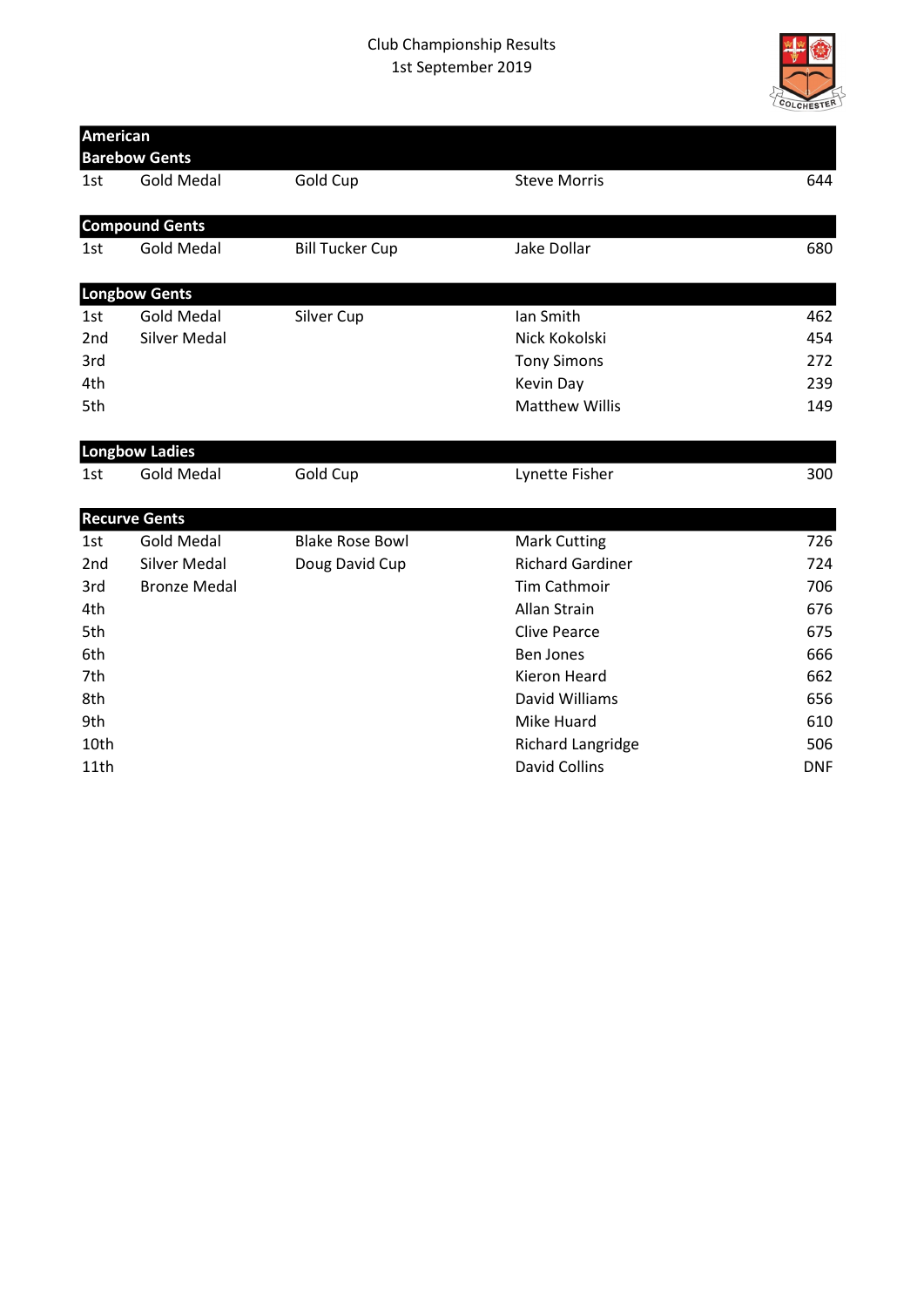## Club Championship Results 1st September 2019



|      | <b>Handicap Gents</b>                     |        |                          |            |
|------|-------------------------------------------|--------|--------------------------|------------|
| 1st  | <b>Gold Medal</b>                         |        | Allan Strain             | 1474       |
| 2nd  | Silver Medal                              |        | <b>Tim Cathmoir</b>      | 1465       |
| 3rd  | <b>Bronze Medal</b>                       |        | <b>Matthew Willis</b>    | 1447       |
| 4th  |                                           |        | <b>Mark Cutting</b>      | 1445       |
| 5th  |                                           |        | David Williams           | 1434       |
| 6th  |                                           |        | Nick Kokolski            | 1425       |
| 7th  |                                           |        | <b>Richard Gardiner</b>  | 1418       |
| 8th  |                                           |        | <b>Tony Simons</b>       | 1416       |
| 9th  |                                           |        | Ian Smith                | 1415       |
| 10th |                                           |        | <b>Steve Morris</b>      | 1412       |
| 11th |                                           |        | <b>Clive Pearce</b>      | 1409       |
| 12th |                                           |        | Mike Huard               | 1408       |
| 13th |                                           |        | <b>Kieron Heard</b>      | 1381       |
| 14th |                                           |        | <b>Richard Langridge</b> | 1365       |
| 15th |                                           |        | Kevin Day                | 1344       |
| 16th |                                           |        | Jake Dollar              | 680        |
| 17th |                                           |        | <b>Ben Jones</b>         | 666        |
| 18th |                                           |        | <b>David Collins</b>     | <b>DNF</b> |
|      | <b>Handicap Ladies</b>                    |        |                          |            |
| 1st  | <b>Gold Medal</b>                         |        | Lynette Fisher           | 1385       |
|      | <b>National Rounds</b>                    |        |                          |            |
|      | <b>Recurve Junior Ladies</b>              |        |                          |            |
| 1st  | <b>Gold Medal</b>                         | Shield | Diti Gupta               | 451        |
|      | <b>Handicap Juniors</b>                   |        |                          |            |
| 1st  | <b>Gold Medal</b>                         |        | Diti Gupta               | 1415       |
|      | <b>Most Improved Score from last year</b> |        |                          |            |

1st Colne Crest Shield Tony Simons + 87